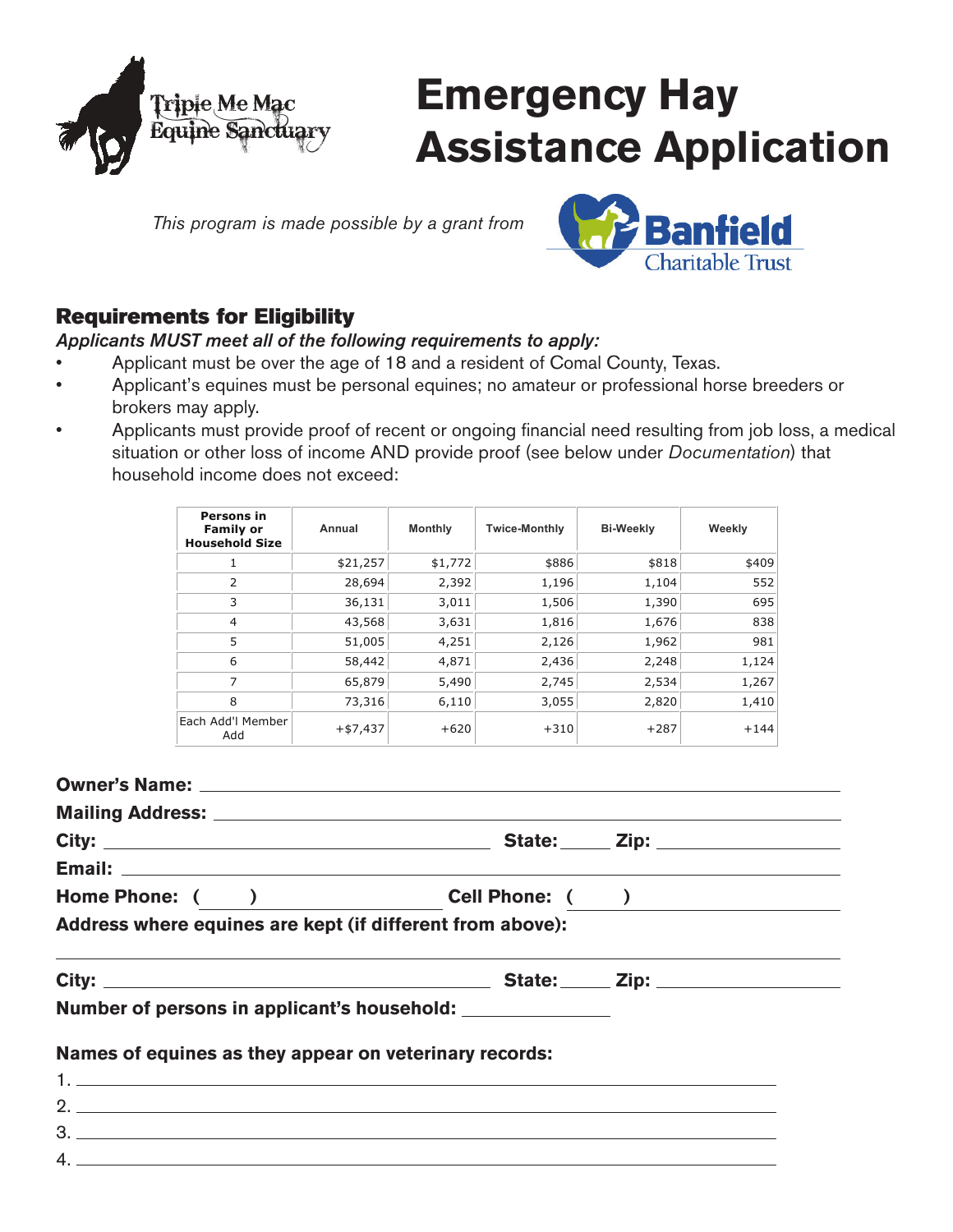**Please provide a brief description of the financial situation which makes this program necessary. Also, please describe your plan for caring for the equines once the emergency hay assistance expires.**

#### Documentation (see *Notice of Discretion*)

- If the situation is due to a loss of income from termination of employment or reduction of employment hours, please provide an employer reference who can confirm this or provide a written confirmation of the job loss from the employer.
- If the situation is due to a medical condition or situation, please provide a note from your physician's office or a hospital.
- If the situation is due to a loss of income owing to a factor not listed above, please submit relevant documentation to confirm, such as pay stubs, Social Security disability or benefit payment, unemployment benefits, etc.

Other documentation may be acceptable. Please email us at tmmes@gvtc.com for more information. Please make sure to include your contact information.

# Hay Supplier(s)

Please provide the name and contact information of the store(s) who normally supply your hay. *Be certain that the supplier(s) are trusted by you, as the Emergency Hay Assistance Program will authorize payment directly to the supplier(s). TMMES is not responsible for the quality of the hay provided by your supplier(s).*

| Supplier: | Phone: ( |
|-----------|----------|
| Supplier: | Phone: ( |

# I verify that I am the owner of the above listed equines, that I meet the stated eligibility requirements, and that all of the above information is true and correct.

Signature **Date Contract Contract Contract Printed Name Contract Contract Contract Contract Contract Contract Contract Contract Contract Contract Contract Contract Contract Contract Contract Contract Contract Contract** 

*Please note that due to fund processing requirements, hay assistance may not be available for up to two weeks from the date the application is approved.*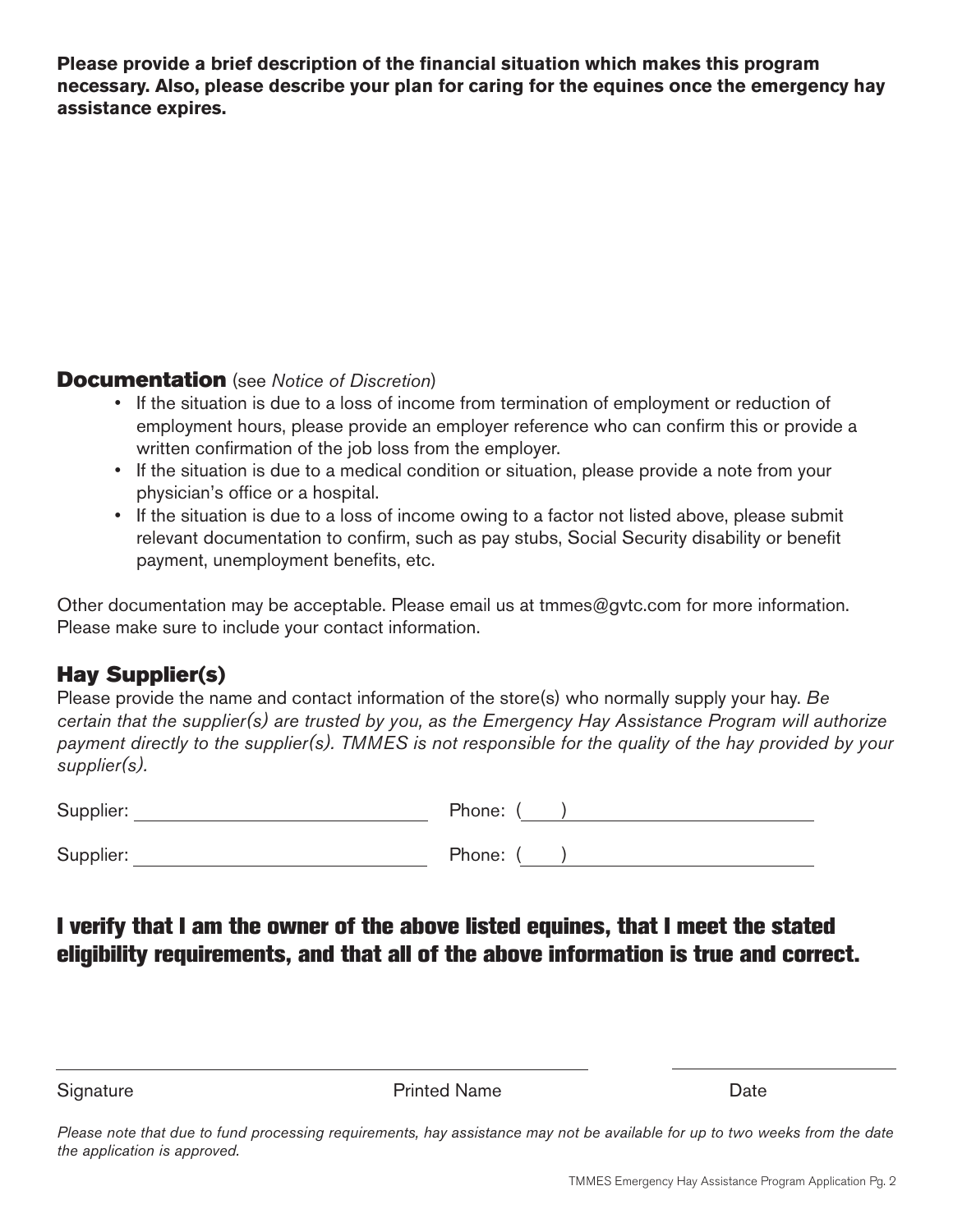

# **Emergency Hay Assistance Application**

### Notice of Discretion

TMMES is aware that sensitive information is being provided by the applicant to the Emergency Hay Assistance Program as a necessary component of eligibility. Information contained within this application and shared with TMMES during subsequent communication shall only be used in the administration of the Emergency Hay Assistance Program and will not be used for any other purpose or shared with any other persons or organizations.

### Promotional Materials Release

Should the applicant be selected to receive assistance through the Program, he/she agrees to allow Triple Me Mac Equine Sanctuary and Banfield Charitable Trust to use applicant's name, photos and story in promotional materials, including but not limited to social media, websites, newsletters, and printed materials without compensation or other consideration being provided.

### *I have read this information and am willing to provide any and all information necessary for consideration of receiving assistance through the TMMES Emergency Hay Assistance Program.*

Signed **Date**